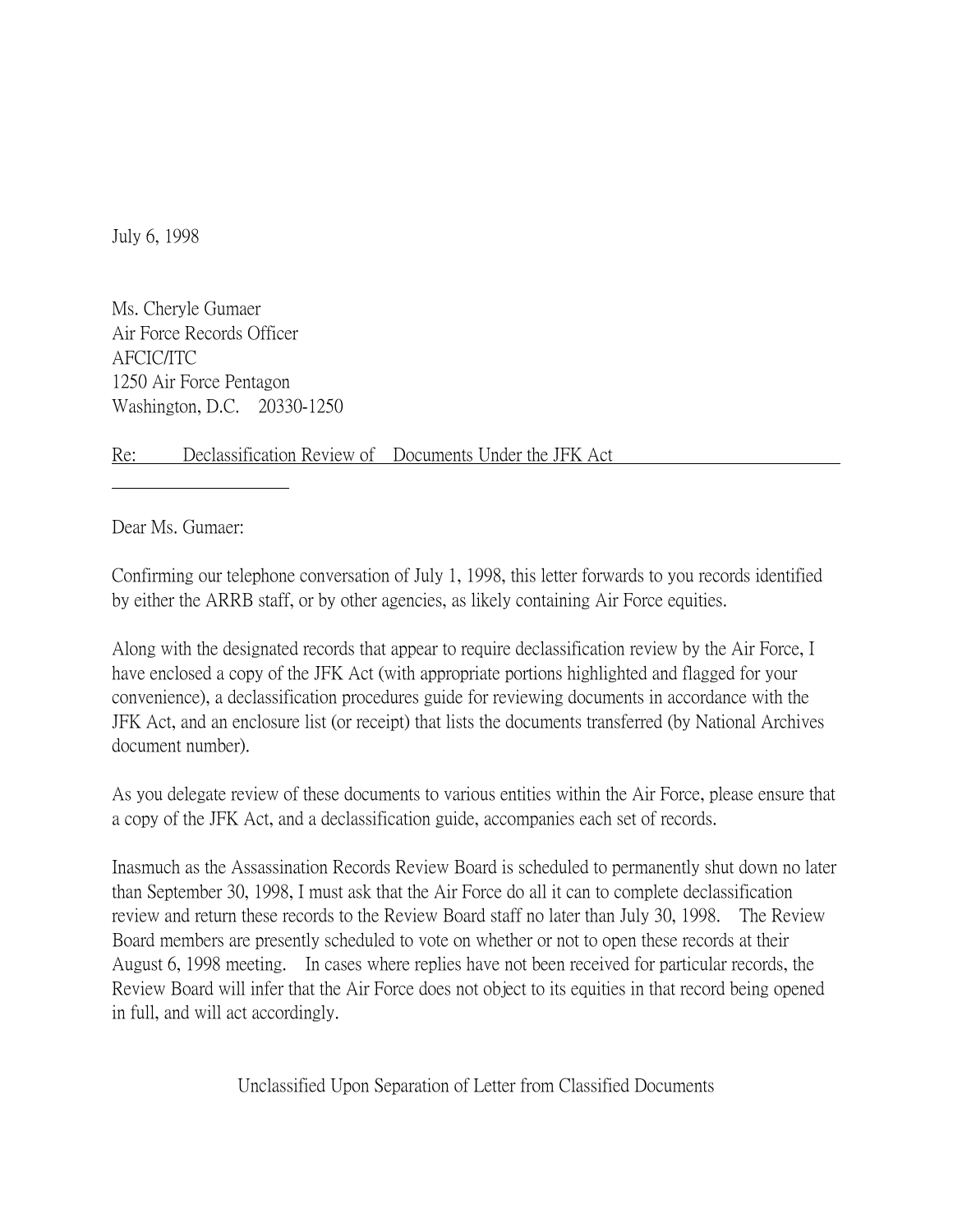Ms. Cheryle Gumaer July 6, 1998 Page 2

Please contact me at (202) 724-0088 should you have any questions.

Sincerely,

Douglas P. Horne Chief Analyst for Military Records

Enclosures